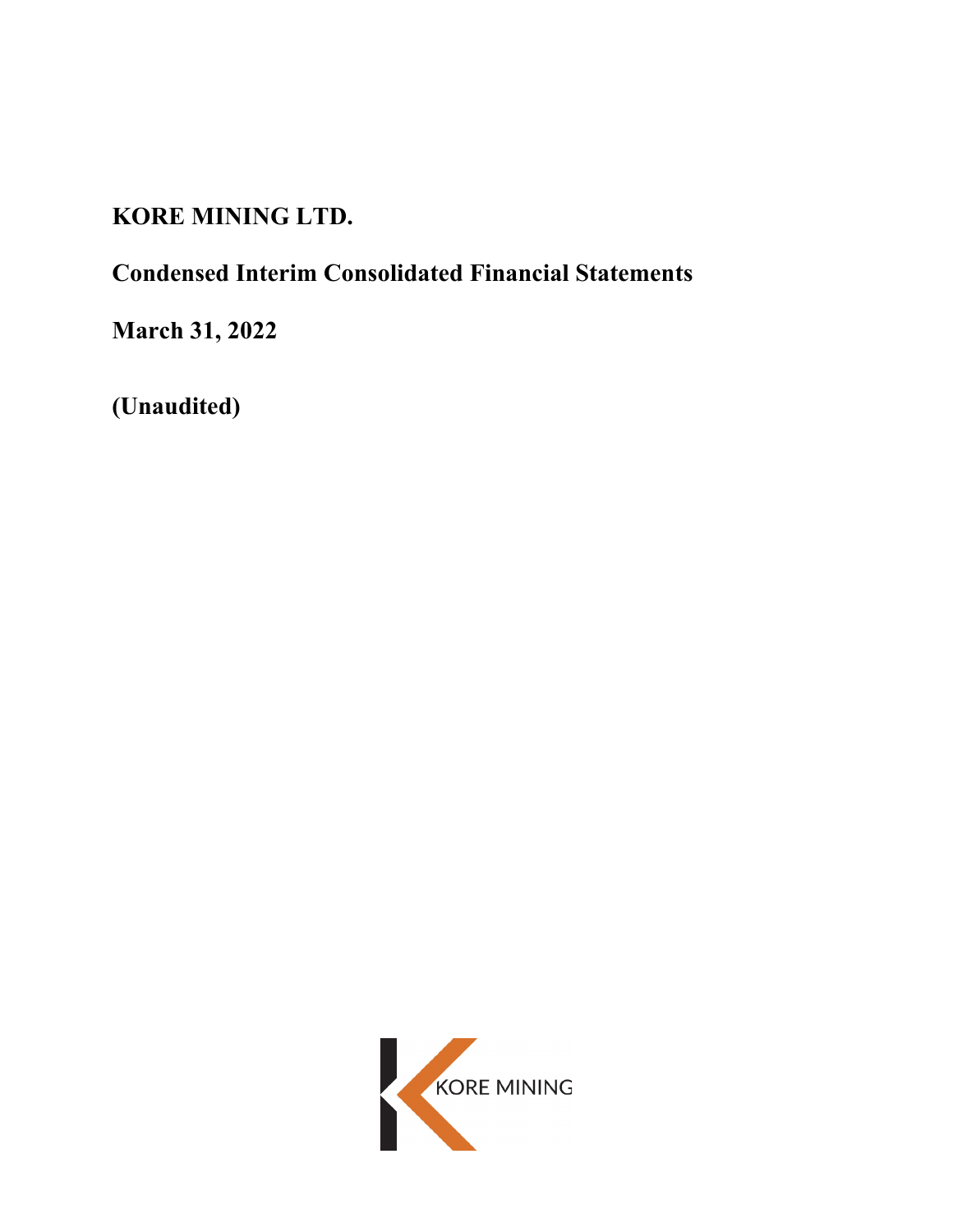#### **NOTICE OF NO AUDITOR REVIEW OF CONDENSED INTERIM CONSOLIDATED FINANCIAL STATEMENTS**

Under National Instrument 51-102, Part 4, subsection 4.3 (3) (a), if an auditor has not performed a review of the condensed interim consolidated financial statements, they must be accompanied by a notice indicating that an auditor has not reviewed the financial statements.

The accompanying unaudited condensed interim consolidated financial statements of the Company have been prepared by and are the responsibility of the Company's management.

The Company's independent auditor has not performed a review of these financial statements in accordance with standards established by the Chartered Professional Accountants of Canada for a review of interim financial statements by an entity's auditor.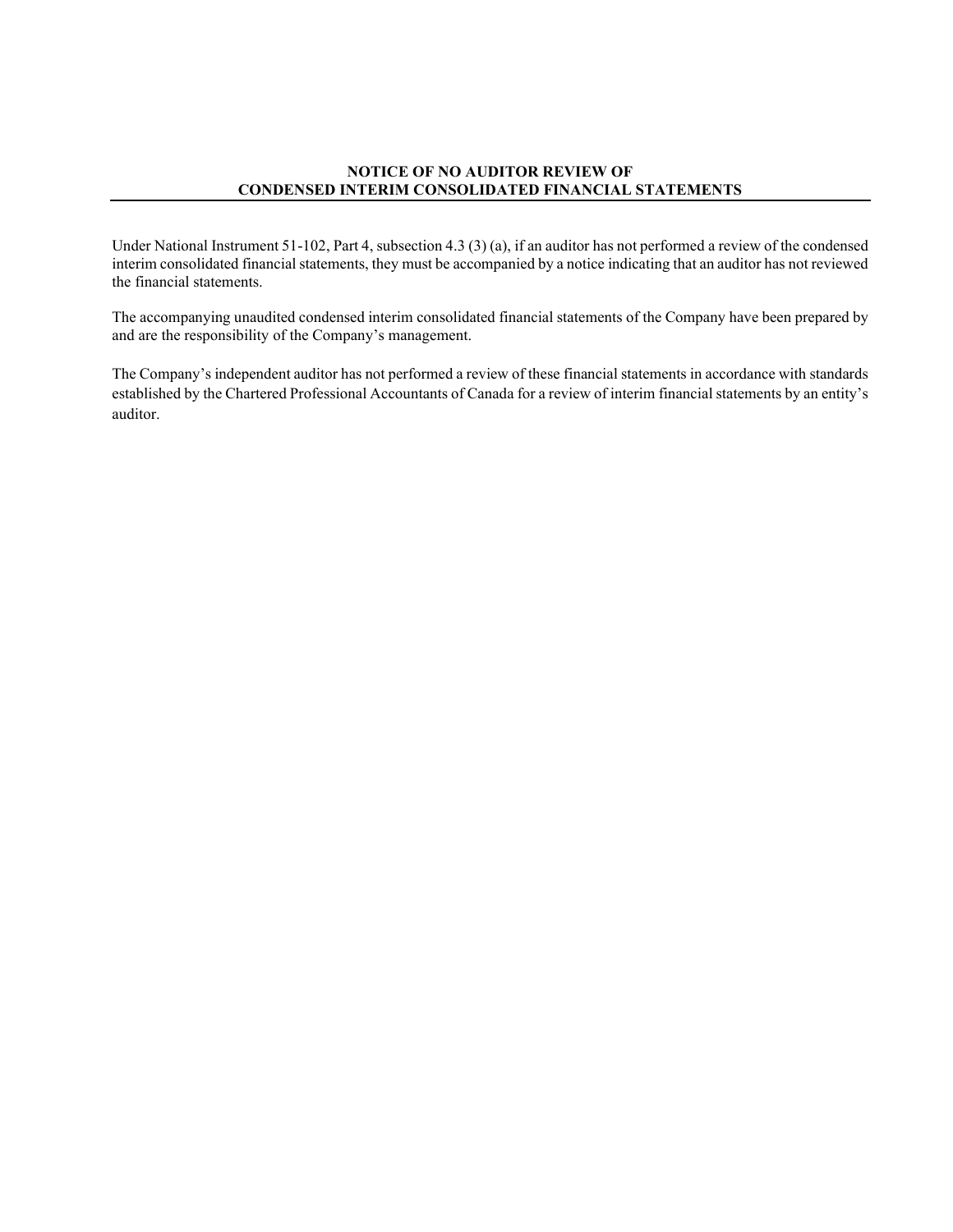# **KORE MINING LTD. Condensed Interim Consolidated Statements of Financial Position**

*(Unaudited)*

*(Expressed in Canadian dollars)*

| As at                                      |                | March 31, 2022 | December 31, 2021 |
|--------------------------------------------|----------------|----------------|-------------------|
|                                            |                | S              | \$                |
|                                            | Note           |                |                   |
| <b>Current assets</b>                      |                |                |                   |
| Cash and cash equivalents                  |                | 2,345,763      | 3,592,702         |
| Amounts receivable                         |                | 207,505        | 186,970           |
| Prepaid expenses                           |                | 116,714        | 125,818           |
| <b>Total current assets</b>                |                | 2,669,982      | 3,905,490         |
| <b>Non-current assets</b>                  |                |                |                   |
| Deposits                                   |                | 229,708        | 230,985           |
| Equipment                                  |                | 274,094        | 323,187           |
| Mineral properties                         | $\overline{4}$ | 1,736,250      | 1,755,089         |
| <b>Total assets</b>                        |                | 4,910,034      | 6,214,751         |
|                                            |                |                |                   |
| <b>Current liabilities</b>                 |                |                |                   |
| Accounts payable                           |                | 330,859        | 745,695           |
| Lease liability                            |                | 182,051        | 215,657           |
| <b>Total liabilities</b>                   |                | 512,910        | 961,352           |
| Shareholders' equity                       |                |                |                   |
| Share capital                              | 5              | 18,830,312     | 18,721,695        |
| Warrants                                   |                | 1,353,652      | 1,353,652         |
| Reserves                                   |                | 2,774,503      | 2,531,798         |
| Deficit                                    |                | (18, 415, 885) | (17, 225, 442)    |
| Accumulated other comprehensive loss       |                | (145, 458)     | (128, 304)        |
| Total shareholders' equity                 |                | 4,397,124      | 5,253,399         |
| Total shareholders' equity and liabilities |                | 4,910,034      | 6,214,751         |
| Going concern                              | $\overline{2}$ |                |                   |

Approved by the Board of Directors:

Director Director

"James Hynes" "Scott Trebilcock"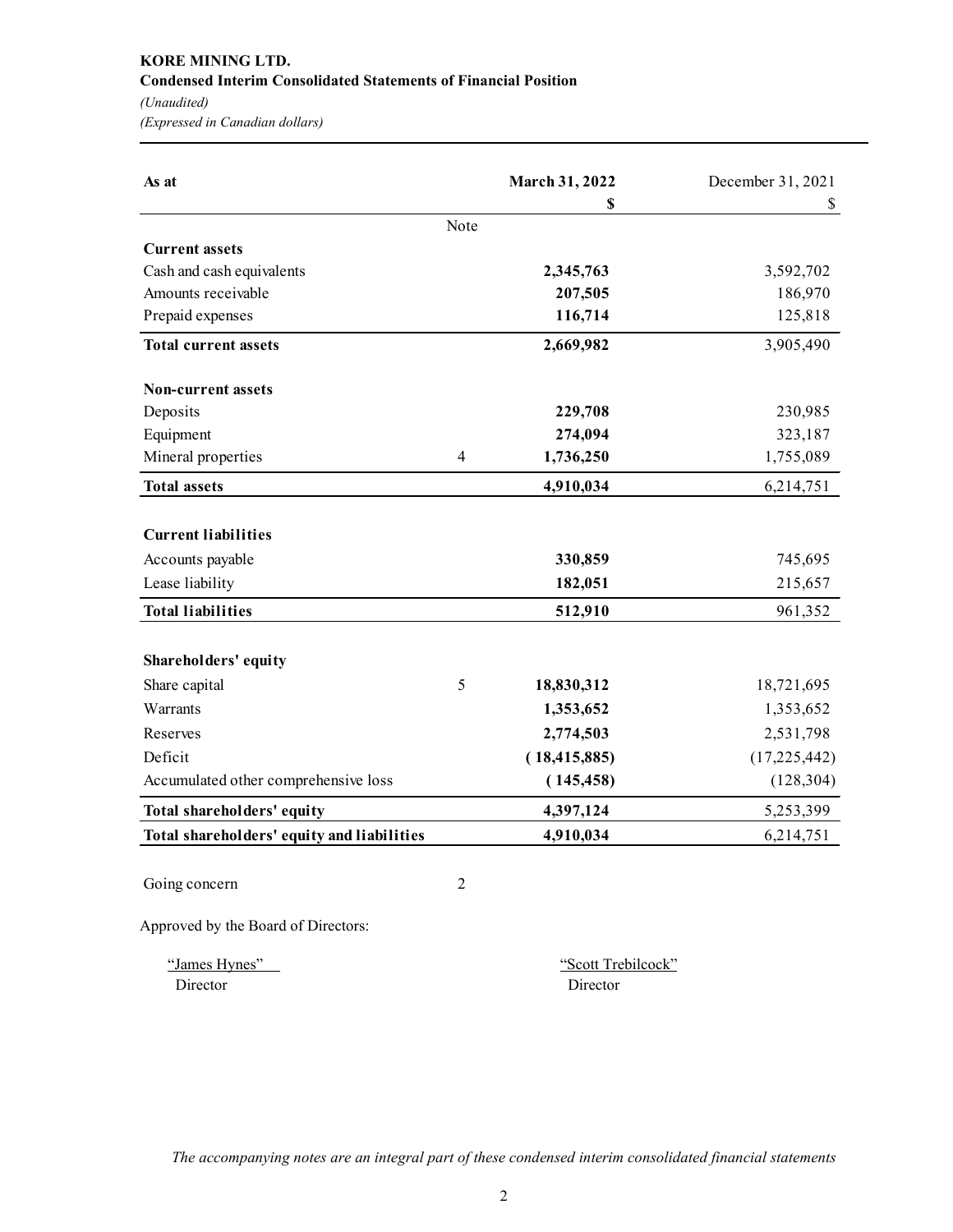# **KORE MINING LTD. Condensed Interim Consolidated Statements of Income (Loss) and Comprehensive Income (Loss)**  *(Unaudited) (Expressed in Canadian dollars except for number of shares)*

|                                                          |                | For the three<br>months ended<br>March 31, 2022 | For the three<br>months ended<br>March 31, 2021 |
|----------------------------------------------------------|----------------|-------------------------------------------------|-------------------------------------------------|
|                                                          |                | \$                                              | \$                                              |
|                                                          | Note           |                                                 |                                                 |
| <b>Expenses</b>                                          |                |                                                 |                                                 |
| Depreciation                                             |                | 47,431 \$                                       | 11,962                                          |
| Exploration and evaluation expenses                      | $\overline{4}$ | 232,955                                         | 1,020,014                                       |
| General and administration                               |                | 108,950                                         | 194,061                                         |
| Management fees and wages                                | 6              | 357,031                                         | 266,493                                         |
| Marketing and professional fees                          |                | 152,647                                         | 575,145                                         |
| Share-based payments                                     | $\mathfrak s$  | 281,322                                         | 340,825                                         |
|                                                          |                | (1,180,336)                                     | (2,408,500)                                     |
| Other income (expense)                                   |                |                                                 |                                                 |
| Foreign exchange loss                                    |                | (4,127)                                         | (12,312)                                        |
| Interest and finance income                              |                | 1,700                                           | 7,576                                           |
| Interest expense                                         |                | (7,680)                                         | (3,797)                                         |
| Flow through income                                      |                |                                                 |                                                 |
| Gain on distribution of Karus Gold                       | $\mathbf{1}$   |                                                 | 9,355,106                                       |
| Net income (loss) for the period                         |                | $(1,190,443)$ \$                                | 6,938,073                                       |
| Item that may be subsequently reclassified to net income |                |                                                 |                                                 |
| $(\text{loss})$                                          |                |                                                 |                                                 |
| Cumulative translation adjustment                        |                | (17, 154)                                       | 30,930                                          |
| Comprehensive income (loss) for the period               |                | $(1,207,597)$ \$                                | 6,969,003                                       |
|                                                          |                |                                                 |                                                 |
| Basic and diluted income (loss) per common share         | \$             | $(0.01)$ \$                                     | 0.07                                            |
| Weighted average number of common shares outstanding -   |                |                                                 |                                                 |
| basic                                                    |                | 114,947,325                                     | 106,098,318                                     |
| Weighted average number of common shares outstanding -   |                |                                                 |                                                 |
| diluted                                                  |                | 114,947,325                                     | 108,495,123                                     |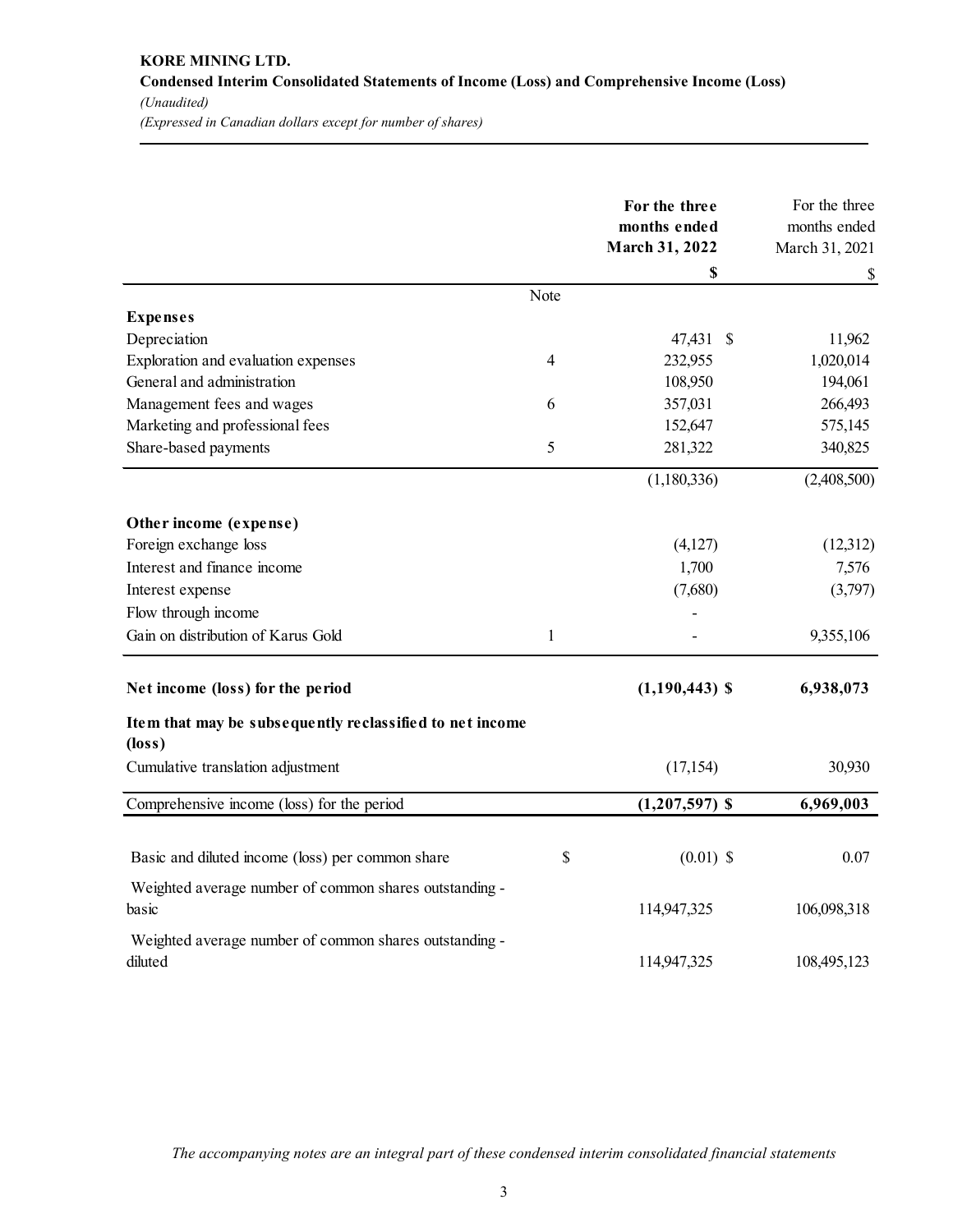|                                            | For the three<br>months ended | For the three<br>months ended |
|--------------------------------------------|-------------------------------|-------------------------------|
|                                            | <b>March 31, 2022</b><br>\$   | March 31, 2021<br>S.          |
| <b>CASH USED IN OPERATING ACTIVITIES</b>   |                               |                               |
| Income (loss) for the period               | (1,190,443)                   | 6,938,073                     |
| Items not involving cash:                  |                               |                               |
| Depreciation                               | 47,431                        | 11,962                        |
| Gain on distribution of Karus Gold         |                               | (9,355,106)                   |
| Interest expense                           | 7,680                         | 3,797                         |
| Share-based payments                       | 281,322                       | 340,825                       |
| Changes in non-cash working capital items: |                               |                               |
| Amounts receivable                         | (20, 535)                     | (16,743)                      |
| Prepaid expenses and advances              | 9,104                         | 159,381                       |
| Deposits                                   | 1,277                         |                               |
| Accounts payable                           | (414, 836)                    | (391,322)                     |
|                                            | (1,279,000)                   | (2,309,133)                   |
| <b>FINANCING ACTIVITIES</b>                |                               |                               |
| Payment of lease liabilities               | (40,629)                      | (11,880)                      |
| Proceeds from the exercise of options      | 70,000                        | 65,250                        |
| Repayment of Karus Gold loan               |                               | 500,000                       |
| Loan to Karus Gold                         |                               | (500,000)                     |
|                                            | 29,371                        | 53,370                        |
| Impact of changes in foreign exchange      | 2,690                         | 72,134                        |
| Change in cash                             | (1,246,939)                   | (2,183,629)                   |
| Cash at beginning of the period            | 3,592,702                     | 4,906,361                     |
| Cash at end of period                      | 2,345,763                     | 2,722,732                     |
| Supplemental cash flow information:        |                               |                               |
| Distribution of assets to Karus Gold       |                               | 10,435,000                    |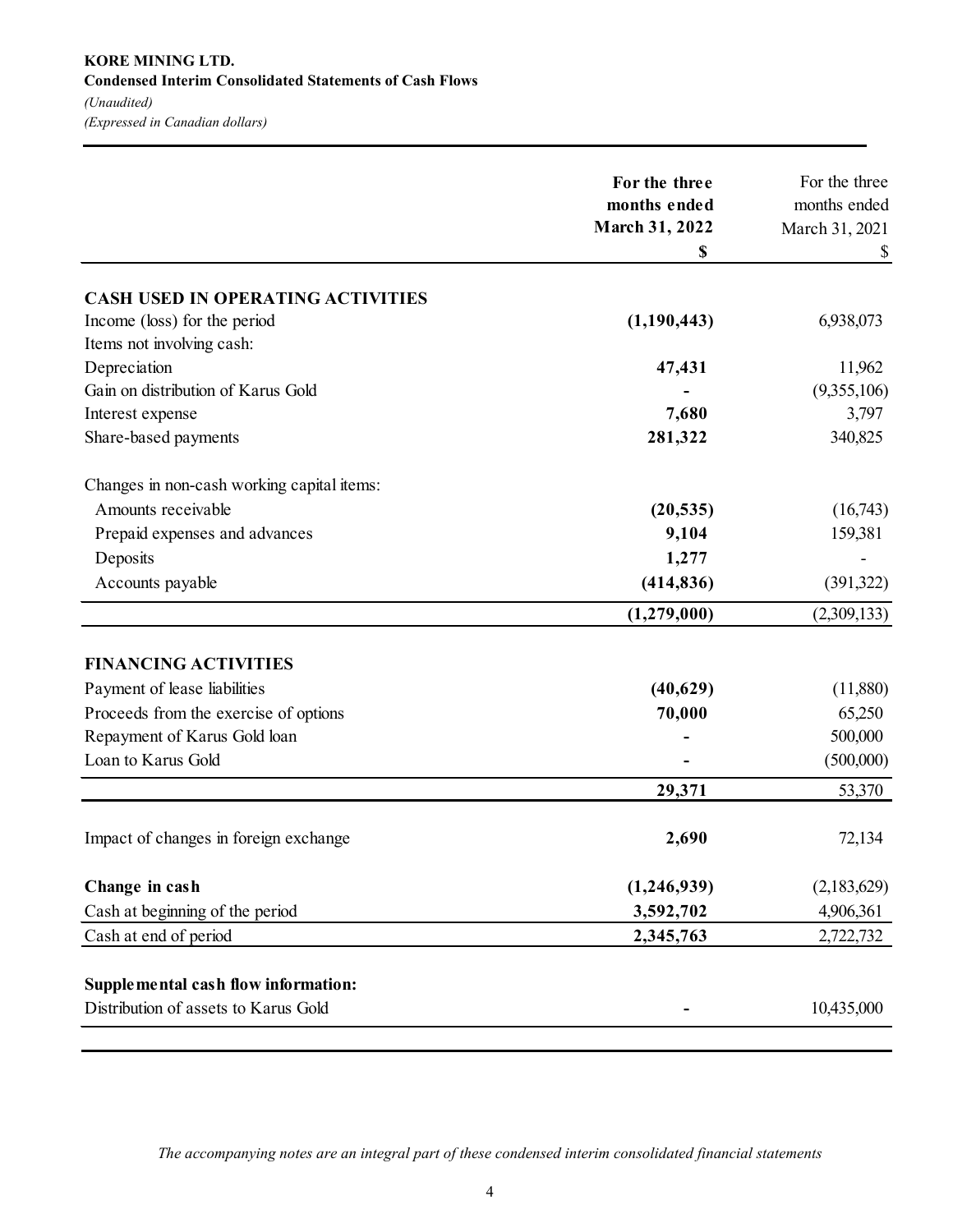# **KORE MINING LTD. Condensed Interim Consolidated Statements of Changes in Equity**

*(Unaudited)*

*(Expressed in Canadian dollars)*

|                                  | <b>Common Shares</b>     |                          |                          |                          |                |                                                |                     |
|----------------------------------|--------------------------|--------------------------|--------------------------|--------------------------|----------------|------------------------------------------------|---------------------|
|                                  | <b>Number</b>            | Amount<br>S              | <b>Warrants</b>          | <b>Reserves</b><br>S     | Deficit<br>S   | <b>Accumulated other</b><br>comprehensive loss | <b>Total Equity</b> |
| <b>December 31, 2020</b>         | 106,074,912              | 22,220,248               | 1,053,620                | 1,281,542                | (17,520,808)   | (90, 257)                                      | 6,944,345           |
| Exercise of options              | 150,000                  | 102,855                  |                          | (37,605)                 |                |                                                | 65,250              |
| Distribution of Karus Gold Corp. | $\overline{\phantom{a}}$ | (10, 435, 000)           | $\overline{\phantom{a}}$ | ٠                        | ٠              | $\overline{\phantom{a}}$                       | (10, 435, 000)      |
| Share-based payments             | ۰                        |                          |                          | 340,825                  |                |                                                | 340,825             |
| Net income for the period        |                          | $\overline{\phantom{a}}$ |                          | ٠                        | 6,938,073      |                                                | 6,938,073           |
| Other comprehensive loss         |                          |                          |                          | ۰                        |                | 30,930                                         | 30,930              |
| March 31, 2021                   | 106,224,912              | 11,888,103               | 1,053,620                | 1,584,762                | (10, 582, 735) | (59, 327)                                      | 3,884,423           |
| December 31, 2021                | 114,829,347              | 18,721,695               | 1,353,652                | 2,531,798                | (17, 225, 442) | (128, 304)                                     | 5,253,399           |
| Exercise of options              | 500,000                  | 108,617                  |                          | (38,617)                 |                |                                                | 70,000              |
| Share-based payments             | ۰                        |                          |                          | 281,322                  |                | -                                              | 281,322             |
| Loss for the period              |                          |                          |                          | $\overline{\phantom{a}}$ | (1,190,443)    |                                                | (1,190,443)         |
| Other comprehensive loss         | ٠                        |                          |                          | ۰                        |                | (17, 154)                                      | (17, 154)           |
| March 31, 2022                   | 115,329,347              | 18,830,312               | 1,353,652                | 2,774,503                | (18, 415, 885) | (145, 458)                                     | 4,397,124           |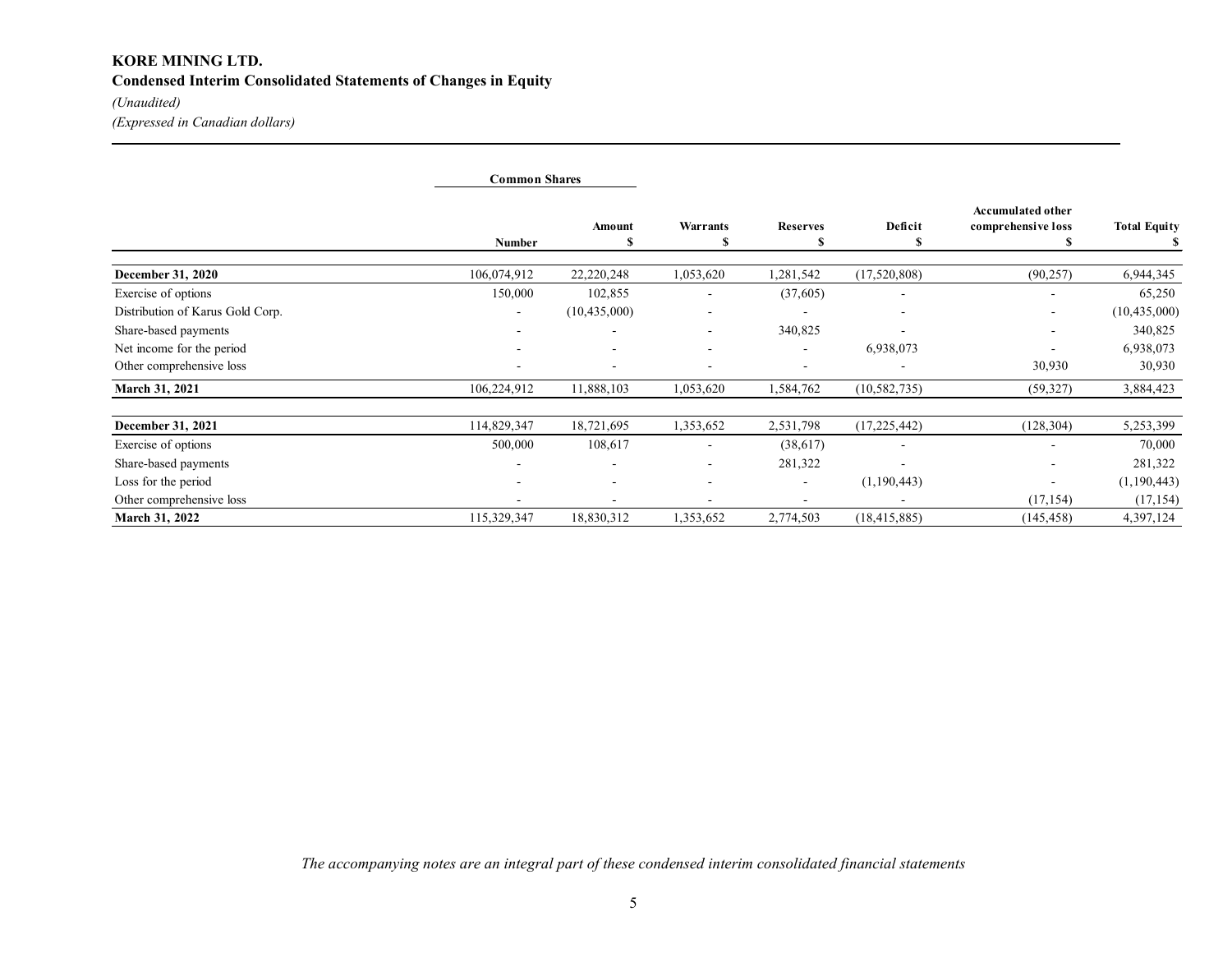## **1. NATURE OF OPERATIONS**

KORE Mining Ltd. (the "Company") is an exploration and development stage company that trades on the TSX Venture Exchange ("TSXV") under the symbol 'KORE'. The Company is focused on the exploration and development of its California gold projects, Imperial and Long Valley.

In January 2021, the Company transferred its Canadian exploration properties to Karus Gold Corp. ("Karus"). These properties included the FG Gold and Gold Creek projects in the South Cariboo property, as well as its Yukon property and related equipment and exploration deposits, in exchange for 53,112,455 shares of Karus, which were distributed to the Company's shareholders on the basis of one share of Karus for every two shares of the Company (the "Spinout"). The fair value of such shares of Karus Gold was determined to be \$10,435,000 in exchange for the net assets sold of \$1,079,894, resulting in the recognition of gain of \$9,355,106 by KORE.

The Company's registered office is located at Suite 2500, 700 West Georgia Street, Vancouver BC V6C 3E8.

The Company is in the process of exploring and evaluating its mineral resource properties and has not yet determined whether these properties contain economically recoverable mineral reserves. The recoverability of the amounts capitalized to exploration and evaluation assets is ultimately dependent upon the existence of economically recoverable ore reserves and resources, securing and maintaining title and/or beneficial interest in the properties, obtaining necessary financing to continue to explore, evaluate and develop the properties, and upon future profitable production or proceeds from disposition of the exploration and evaluation assets. The amounts shown as exploration and evaluation assets represent costs incurred in acquiring the assets, and do not necessarily represent current or future fair values.

## **2. GOING CONCERN**

These condensed interim consolidated financial statements have been prepared on the basis of accounting principles applicable to a going concern, which assumes that the Company will continue in operation for the foreseeable future and will be able to realize its assets and discharge its liabilities in the normal course of operations as they come due. In assessing whether the going concern assumption is appropriate, management takes into account all available information about the future, which is at least, but is not limited to, twelve months from the end of the reporting period.

As at March 31, 2022, the Company had working capital of \$2,157,072 (current assets less current liabilities) and has incurred net losses since inception with a deficit of \$18,415,885. For the three months ended March 31, 2022, the Company used cash flows in operations of \$1,279,000. The Company's ability to continue to carry out its planned exploration and development activities for at least the next twelve months is uncertain and dependent upon the continued financial support of its shareholders and on securing additional financing. Although the Company continues to work towards financing its operations, there is no assurance that any such initiatives will be sufficient and, as a result, this material uncertainty may give rise to significant doubt regarding the going concern assumption and, accordingly, the ultimate appropriateness of the use of accounting principles applicable to a going concern. These condensed interim consolidated financial statements do not reflect the adjustments to the carrying values of assets and liabilities and the reported expenses and statement of financial position classifications that would be necessary if the Company were unable to realize its assets and settle its liabilities as a going concern in the normal course of operations for the foreseeable future. These adjustments could be material.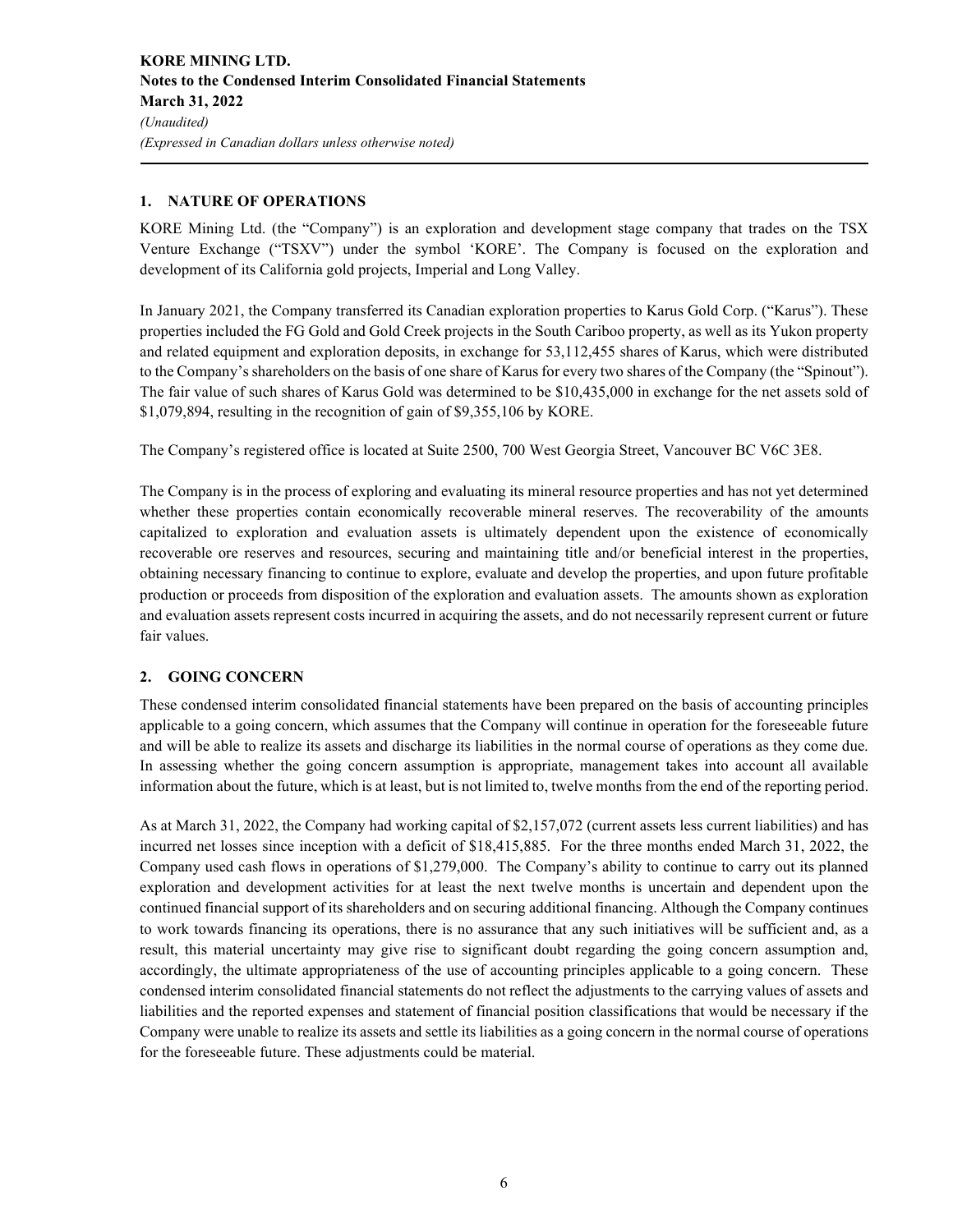## **3. BASIS OF PRESENTATION**

These unaudited condensed interim consolidated financial statements have been prepared in accordance with International Financial Reporting Standards as issued by the International Accounting Standards Board ("IFRS") applicable to interim financial reports, including International Accounting Standard 34, "Interim Financial Reporting". These financial statements should be read in conjunction with the annual financial statements for the year ended December 31, 2021, which have been prepared in accordance with IFRS. The accounting policies adopted are consistent with those of the previous financial year.

These condensed interim consolidated financial statements have been authorized for issue by the Audit Committee of the Company on May 27 ,2022.

#### **Basis of Measurement**

These condensed interim consolidated financial statements have been prepared on a historical cost basis. The statements are presented in Canadian dollars unless otherwise noted.

#### **Significant Judgments, Estimates and Assumptions**

The preparation of the Company's condensed interim consolidated financial statements in conformity with IFRS requires management to make judgments, estimates and assumptions that affect the reported amounts of assets and liabilities and disclosures of contingent assets and liabilities at the date of the condensed interim consolidated financial statements and the reported amounts of income and expenses during the reporting period. Estimates and assumptions are regularly evaluated and are based on management's experience and other factors, including expectations of future events that are believed to be reasonable under the circumstances. Actual results could differ from these estimates.

The significant estimates and critical judgments made by management in applying the Company's accounting policies and key sources of estimation uncertainty were consistent with those applied to the annual audited consolidated financial statements for the year ended December 31, 2021.

#### **4. MINERAL PROPERTIES**

The balance and summary of the changes to mineral properties was as follows:

|                             | <b>Long Valley</b> | <b>Imperial</b> | <b>FG Gold</b>           | <b>Gold Creek</b>        |     |              |
|-----------------------------|--------------------|-----------------|--------------------------|--------------------------|-----|--------------|
|                             | USA                | <b>USA</b>      | Canada                   | Canada                   |     | <b>Total</b> |
| Balance, December 31, 2020  | 498,340            | .284.135        | 554,833                  | 498.136                  |     | 2,835,444    |
| Transfer to Karus Gold      |                    |                 | (554, 833)               | (498, 136)               |     | (1,052,969)  |
| Foreign exchange adjustment | (7,301)            | (20, 085)       | $\overline{\phantom{0}}$ | $\overline{\phantom{a}}$ |     | (27, 386)    |
| Balance, December 31, 2021  | 491,039            | .264,050        | $\overline{\phantom{a}}$ | $\overline{\phantom{a}}$ | \$. | 1,755,089    |
| Foreign exchange adjustment | (5.023)            | (13, 816)       | $\overline{\phantom{0}}$ | $\overline{\phantom{a}}$ |     | (18, 839)    |
| Balance, March 31, 2022     | 486,016            | .250.234        | ٠                        | ٠                        | S   | 1,736,250    |

#### **Imperial Project**

In March 2017, the Company purchased Imperial USA Corp. which owns the Imperial project located in California. In settlement of the purchase price, the Company paid US\$150,000. The Company issued a 1% net smelter return royalty ("NSR") on the property in connection with this acquisition. The remaining payments under the agreement comprise US\$1,000,000 payable upon the announcement of a revised Preliminary Economic Assessment ("PEA") or similar report (milestone achieved and payment made during the year ended December 31, 2020) and US\$1,000,000 payable 30 days after the date that gold is poured from ore mined from the related properties. The vendor has the option to receive shares in the Company in settlement of this remaining payment of US\$1,000,000 up to achieving a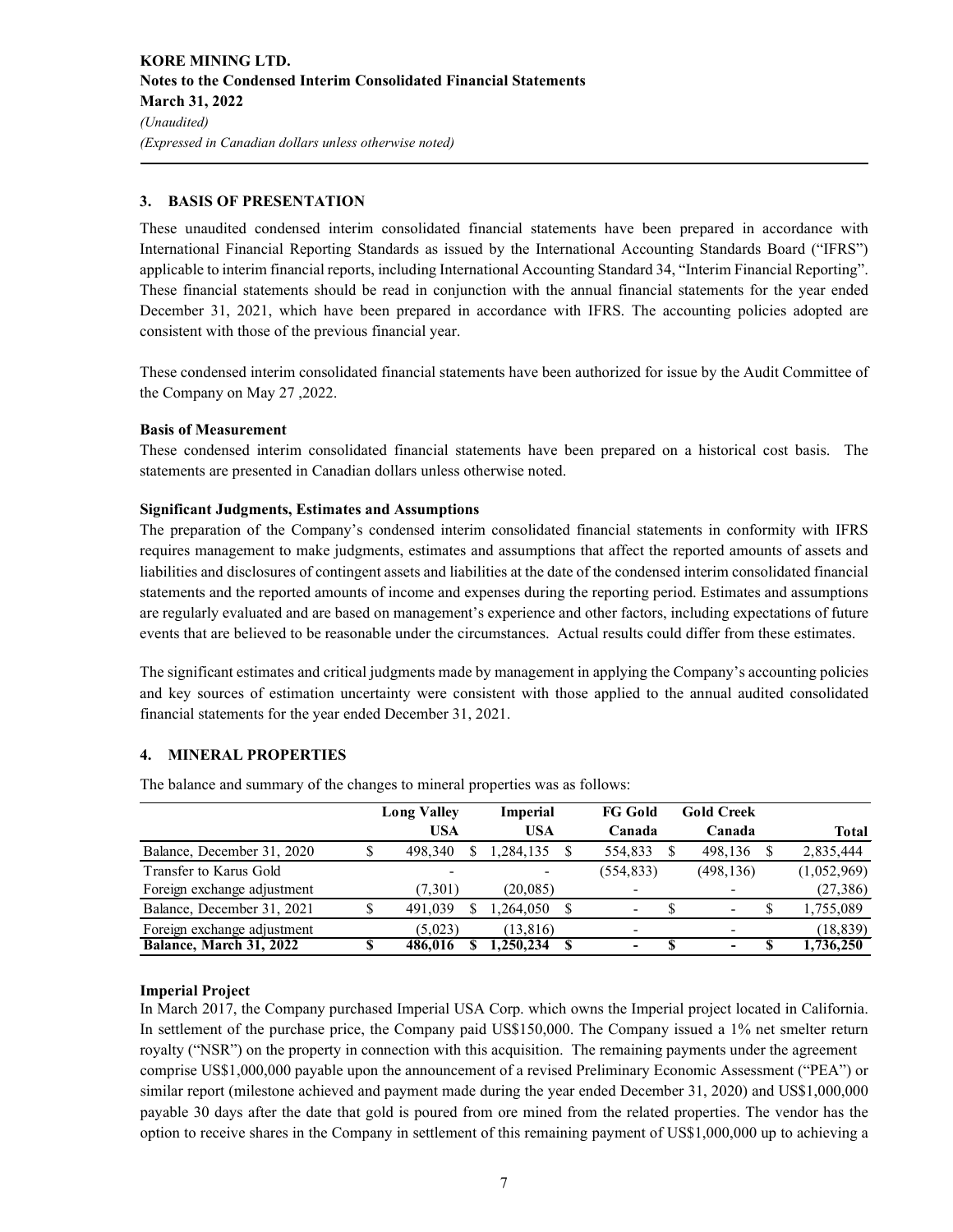maximum 4.9% ownership interest in the Company, above which level further share consideration is at the option of the Company.

In May 2019, the Company received an investment by Macquarie Bank Ltd and its affiliates (collectively, "Macquarie") of \$4,000,000. As part of the investment by Macquarie, Macquarie subscribed for 6,000,000 common shares and acquired a 1% NSR royalty on the Imperial Project for a total cost of \$4,000,000 (the "Macquarie Royalty"). The agreement provides for certain rights for Macquarie to provide project development financing, rights of refusal and offer on additional royalty issuances and sales, and prescribes the proceeds to be used primarily to advance permitting of the Imperial Project.

#### **Long Valley Project**

In March 2017, the Company purchased certain mining claims in the Long Valley area of California with an upfront payment of US\$350,000 to the vendor. The remaining payments under the agreement comprise US\$500,000 due 30 days after commencement of commercial production and US\$500,000 payable on the 12-month anniversary of the commencement of commercial production. A US\$25,000 deposit was paid to the vendor prior to execution of the purchase agreement, which will be applied to the final payment, unless forfeited in the event the agreement is terminated. The vendor has the option to receive shares in the Company in settlement of the remaining payments.

The vendor retained a net smelter return royalty on the claims ("the Seller NSR"). The Seller NSR provides for a royalty of 0.5% when the price of gold is under US\$1,400/oz, 1.0% when the price of gold is between US\$1,401 to US\$1,600/oz and 2.0% when the price of gold is above US\$1,600/oz. The Company has the option to purchase back 1% of the royalty when the price of gold is above US\$1,600/oz for US\$2 million if purchased prior to the announcement of a feasibility study or for US\$4 million if repurchased prior to commencement of commercial production. In addition, there is a further 1% NSR payable to another third party.

Details of the exploration and evaluation expenses incurred were as follows:

|                                              | For the three<br>months ended<br>March 31, 2022 | For the three<br>months ended<br>March 31, 2021 |
|----------------------------------------------|-------------------------------------------------|-------------------------------------------------|
|                                              | \$                                              |                                                 |
| Claim, staking, holding and taxes            |                                                 | 464,331                                         |
| Community engagement                         |                                                 | 72,472                                          |
| Engineering and development                  | 48,458                                          | 106,790                                         |
| Geophysics and ground prospecting            | 29,215                                          | 89,670                                          |
| Permitting and environment                   | 5,037                                           | 191,775                                         |
| Project administration and support           | 8,760                                           | 16,350                                          |
| Contractors, professional fees and wages     | 78,724                                          | 62,513                                          |
| Technical reports and studies                | 51,629                                          | 27,658                                          |
| Travel, logistics & camp costs               | 11,132                                          | 21,108                                          |
| Recovery of costs in connection with Spinout |                                                 | (32, 653)                                       |
|                                              | 232,955                                         | 1,020,014                                       |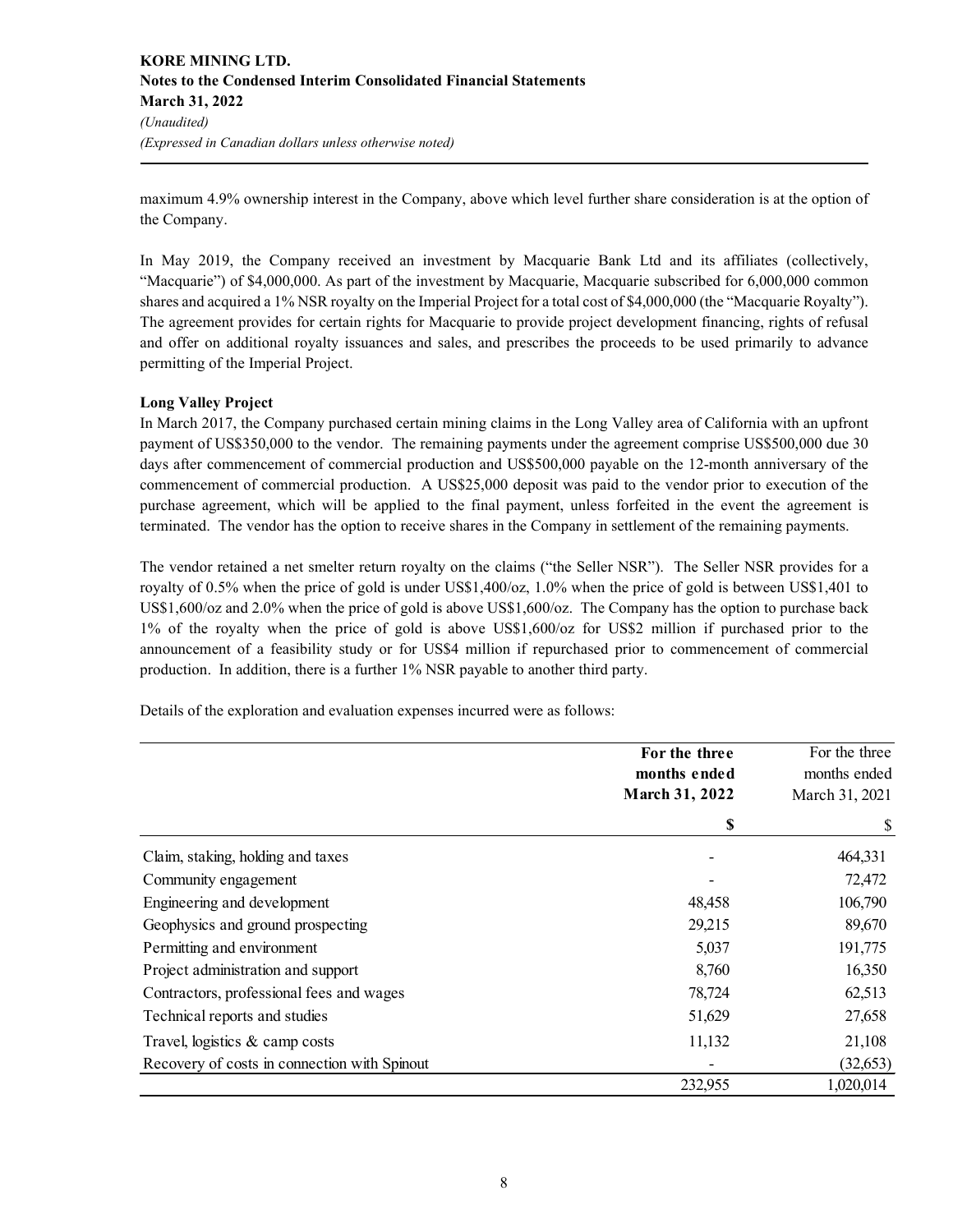#### **5. SHARE CAPITAL**

#### **Authorized**

Unlimited number of common shares with no par value.

#### **Issued and outstanding**

During the three months ended March 31, 2021, the Company issued 500,000 pursuant to the exercise of previously granted incentive stock options at an exercise price \$0.14 per share. The fair value of these stock options, calculated based on Black-Scholes option pricing model, was \$38,6167, which was reclassified from reserves to share capital.

The market price of the Company's shares at the time of the exercise of these stock options was \$0.37 per share.

#### **Stock Options**

Pursuant to a rolling stock option plan (the "Plan") for directors, officers, employees and consultants, the Company may reserve a maximum of 10% of the issued and outstanding listed common shares, with the exercise price to be determined on the date of issuance of the options. The term of options granted under the plan may not exceed five years and such options vest at terms to be determined by the board of directors at the time of the grant, but the exercise price shall not be less than the price determined by the policies of the stock exchange on which the Company's common shares are then listed.

A summary of stock option activity for the three months ended March 31, 2022 was as follows:

| <b>Balance, December 31, 2021</b> | 10,275,000     | S   | 0.44 |
|-----------------------------------|----------------|-----|------|
| Granted                           | 600,000        | - S | 0.37 |
| Exercised                         | $(500.000)$ \$ |     | 0.14 |
| Balance, March 31, 2022           | 10,375,000     | S   | 0.45 |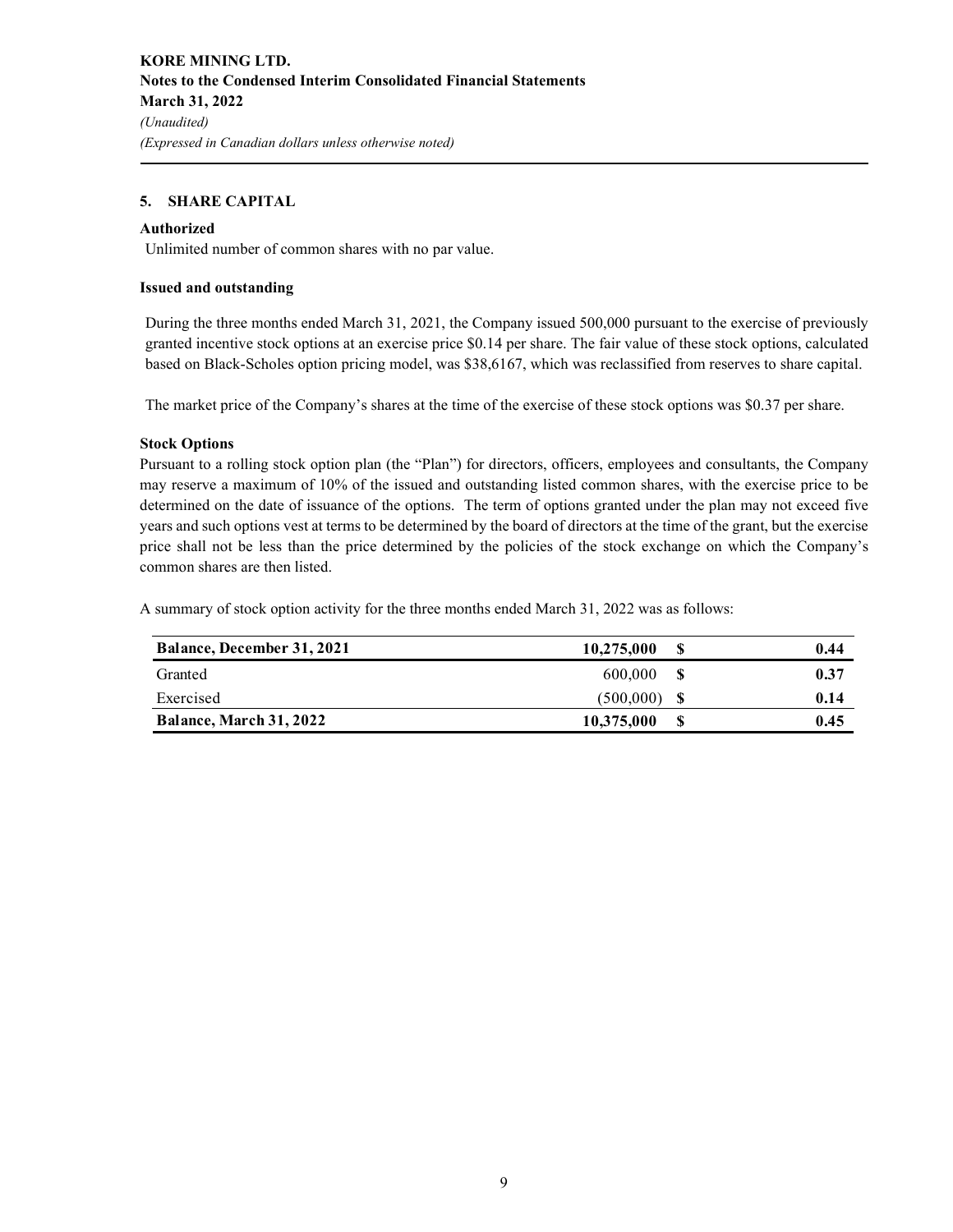| <b>Expiry date</b> | <b>Number of options</b><br>outstanding | <b>Number of options</b><br>exercisable | <b>Exercise</b> price<br>\$ |
|--------------------|-----------------------------------------|-----------------------------------------|-----------------------------|
|                    |                                         |                                         |                             |
| December 23, 2022  | 500,000                                 | 500,000                                 | 0.50                        |
| November 1, 2023   | 750,000                                 | 750,000                                 | 0.50                        |
| January 13, 2024   | 1,500,000                               | 1,500,000                               | 0.14                        |
| May 9, 2024        | 150,000                                 | 150,000                                 | 0.25                        |
| July 3, 2024       | 2,600,000                               | 2,600,000                               | 0.27                        |
| July 29, 2024      | 375,000                                 | 125,000                                 | 0.62                        |
| October 18, 2024   | 500,000                                 | 500,000                                 | 0.29                        |
| April 27, 2025     | 850,000                                 | 583,333                                 | 0.44                        |
| September 3, 2025  | 400,000                                 | 250,000                                 | 1.50                        |
| December 1, 2025   | 200,000                                 | 200,000                                 | 1.34                        |
| February 17, 2026  | 250,000                                 | 166,667                                 | 1.00                        |
| July 29, 2026      | 1,450,000                               | 483,333                                 | 0.62                        |
| November 16, 2026  | 250,000                                 | 62,500                                  | 0.48                        |
| January 20, 2027   | 600,000                                 | 200,000                                 | 0.37                        |
|                    | 10,375,000                              | 8,070,833                               | 0.45                        |

As at March 31, 2022, the following stock options were outstanding:

#### **Warrants**

As at March 31, 2022 and December 31, 2021, the Company had 8,519,726 warrants outstanding, as follows:

| <b>Expiry date</b> | <b>Number of warrants</b><br>outstanding | <b>Exercise</b> price<br>S |  |
|--------------------|------------------------------------------|----------------------------|--|
| July 22, 2022      | 3,000,000                                | 1.50                       |  |
| July 28, 2022      | 500,000                                  | 1.50                       |  |
| June 18, 2023      | 4,550,975                                | 1.35                       |  |
| June 18, 2023      | 468,751                                  | 0.95                       |  |
|                    | 8,519,726<br>-S                          | 1.39                       |  |

#### **Restricted Share Units**

In October 2020, the Company's shareholders approved the Omnibus Plan ("Omnibus Plan"), which is a fixed plan that reserves for issuance a maximum of 10,605,828 common shares as equity-based compensation awards. Together with the 10% rolling stock option plan, only a maximum of 10% of instruments under the Omnibus Plan and Option Plan may be granted to insiders. Awards under the plan may be granted in a form as designated by the Board, including restricted share units, deferred share units and other performance based instruments.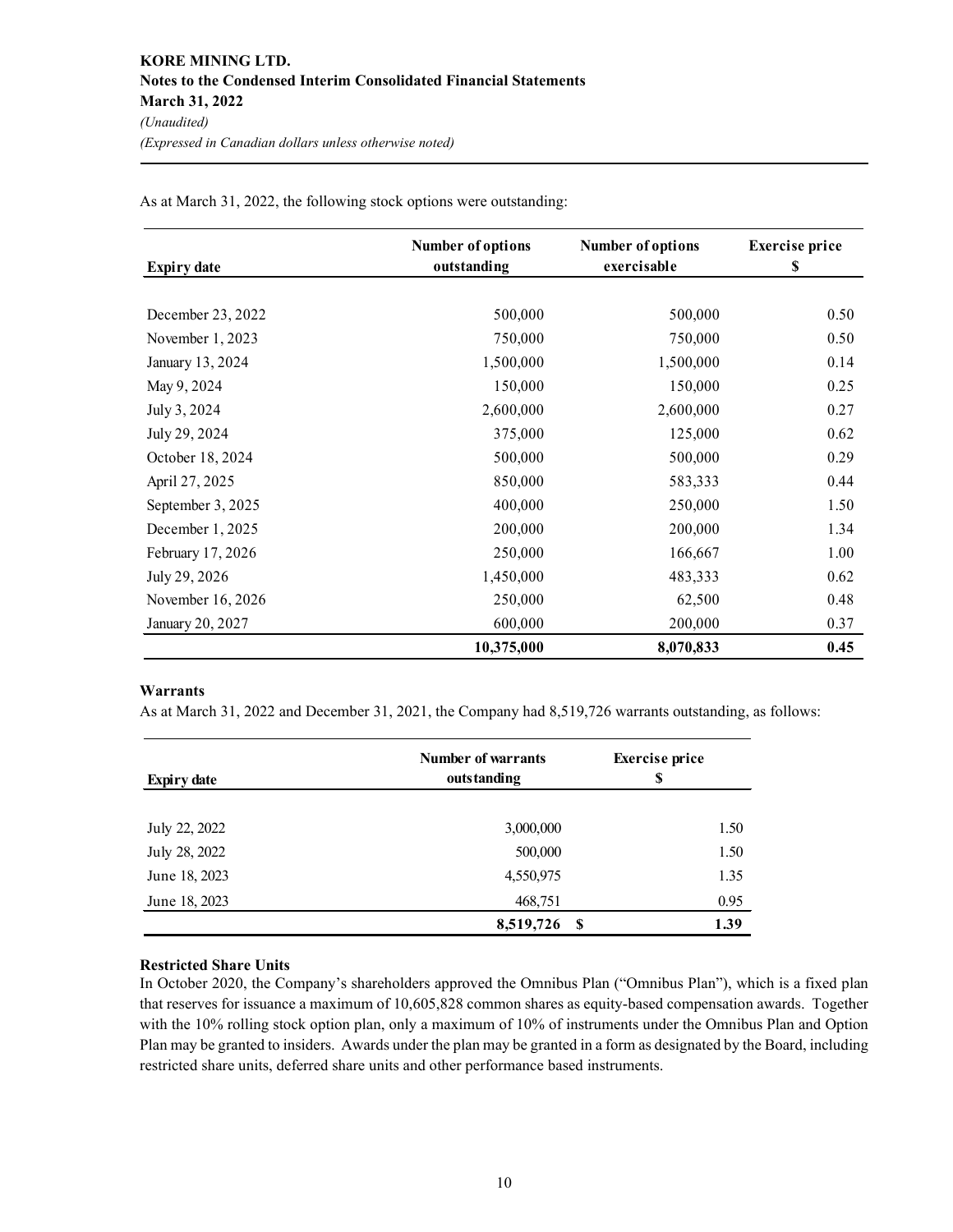A summary of restricted share unit activity during the three months ended March 31, 2022 was as follows:

|                                   | Number of<br><b>RSUs</b> |
|-----------------------------------|--------------------------|
| <b>Balance, December 31, 2021</b> | 232,233                  |
| Granted                           | 859,460                  |
| <b>Balance, March 31, 2022</b>    | 1,091,693                |

These RSUs expire between December 30, 2023 and January 20, 2025.

#### **Share-Based Compensation**

During the three months ended March 31, 2022, the Company granted 600,000 options to employees, consultants and management and 859,460 RSUs. The fair value of the incentive stock options was determined to be \$123,580 using the Black-Scholes valuation (\$0.21 per option). The fair value of the RSUs was based on the price of the Company's common shares on the date of grant and was \$318,000 (\$0.37 per share). During the three months ended March 31, 2022, the Company recognized \$281,322 (2021 - \$340,825) as share-based payments expense in relation to the vesting of these and the previously granted stock options and RSUs, due to the graded vesting of these instruments.

The fair value of the stock options granted during the three months ended March 31, 2022 was determined using the following assumptions:

|                         | <b>March 31, 2022</b> |
|-------------------------|-----------------------|
| Risk free interest rate | $1.53\%$              |
| Expected life           | 4.0                   |
| Annualized volatility   | 75%                   |
| Dividend rate           | $0\%$                 |

#### **6. RELATED PARTY TRANSACTIONS AND BALANCES**

#### **Related Party Transactions**

The Company shares office space and personnel with Karus and as a result, any related cost incurred is also shared. During the three months ended March 31, 2022, such administrative transactions with Karus amounted to \$23,941 (2021 – 61,536). As at March 31, 2022, total amount receivable from Karus was \$165,253 (December 31, 2021 - \$141,312). This amount is unsecured, non-interest bearing, and due on demand.

#### **Key Management Compensation**

Key management are those personnel having the authority and responsibility for planning, directing and controlling the Company and include the Chairman, President & Chief Executive Officer, Chief Financial Officer, Chief Operating Officer and Directors. During the three months ended March 31, 2022, total key management compensation was \$370,610 (2021 - \$319,059), which includes management fees and salaries of \$206,689 (2021 - \$206,678), and share-based compensation of \$163,921 (2021 - \$112,381).

As at March 31, 2022, a total of \$51,389 (December 31 2021 - \$110,860) was payable to key management personnel.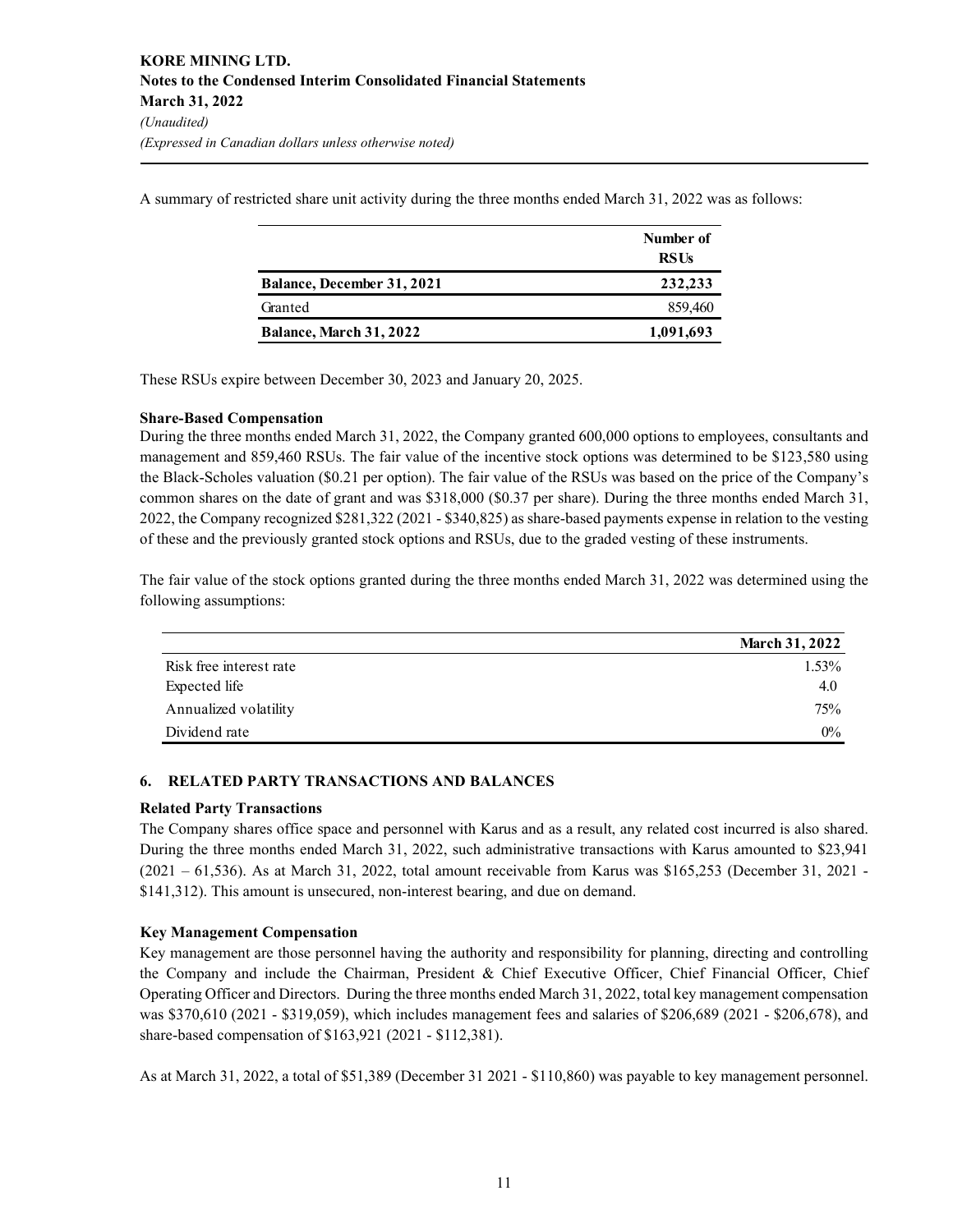#### **7. RISK MANAGEMENT**

#### **Financial Risk Management**

The Company may be exposed to risks of varying degrees of significance which could affect its ability to achieve its strategic objectives. The main objectives of the Company's risk management processes are to ensure that risks are properly identified and that the capital base is adequate in relation to those risks. The principal risks to which the Company is exposed are described below.

#### **a. Credit Risk**

Credit risk is the risk of potential loss to the Company if a counterparty to a financial instrument fails to meet its contractual obligations. The Company's credit risk is primarily attributable to its cash and cash equivalents and the amount receivable from Karus, a related party.

The Company has assessed its exposure to credit risk on its cash and cash equivalents and has determined that such risk is minimal. The majority of the Company's cash is held with reputable financial institutions in Canada. The Company also considers the credit related to the amount receivable from Karus as insignificant and expects to collect the amount within one year.

#### **b. Liquidity Risk**

Liquidity risk is the risk that the Company is not able to meet its financial obligations as they fall due. As at March 31, 2022, the Company had working capital of \$2,157,072 and it does not have any long term monetary liabilities. The Company will seek additional financing through debt or equity offerings, but there can be no assurance that such financing will be available on terms acceptable to the Company or at all. The Company's approach to managing liquidity risk is to endeavor to ensure that it will have sufficient liquidity to meet liabilities when they fall due. As at March 31, 2022, the Company had cash of \$2,345,763 to settle current liabilities of \$512,910. The Company's financial liabilities have contractual maturities of 30 days or are due on demand and are subject to normal trade terms. (See Note 2).

#### **c. Interest Rate Risk**

Interest rate risk is the risk arising from the effect of changes in prevailing interest rates on the Company's financial instruments. The Company holds its cash and cash equivalents on which it earns variable rates of interest, and may therefore be subject to a certain amount of risk, though this risk is immaterial.

#### **d. Foreign Currency Risk**

Foreign currency risk is the risk that the fair value of, or future cash flows from, the Company's financial instruments will fluctuate because of changes in foreign exchange rates. The Company maintains its cash reserves in Canadian and United States dollars. The portion of the Company's funds held in US dollars are subject to fluctuations in foreign exchange rates.

As at March 31, 2022, the Company has certain monetary items denominated in United States dollars. Based on these net exposures, a 10% appreciation or depreciation of the Canadian dollar against the United States dollar would result in an increase or decrease of approximately \$10,700 in the Company's net loss.

#### **Fair Values**

The carrying values of cash, deposits and other receivables and trade and other accounts payable approximate fair values due to their short-term to maturity nature.